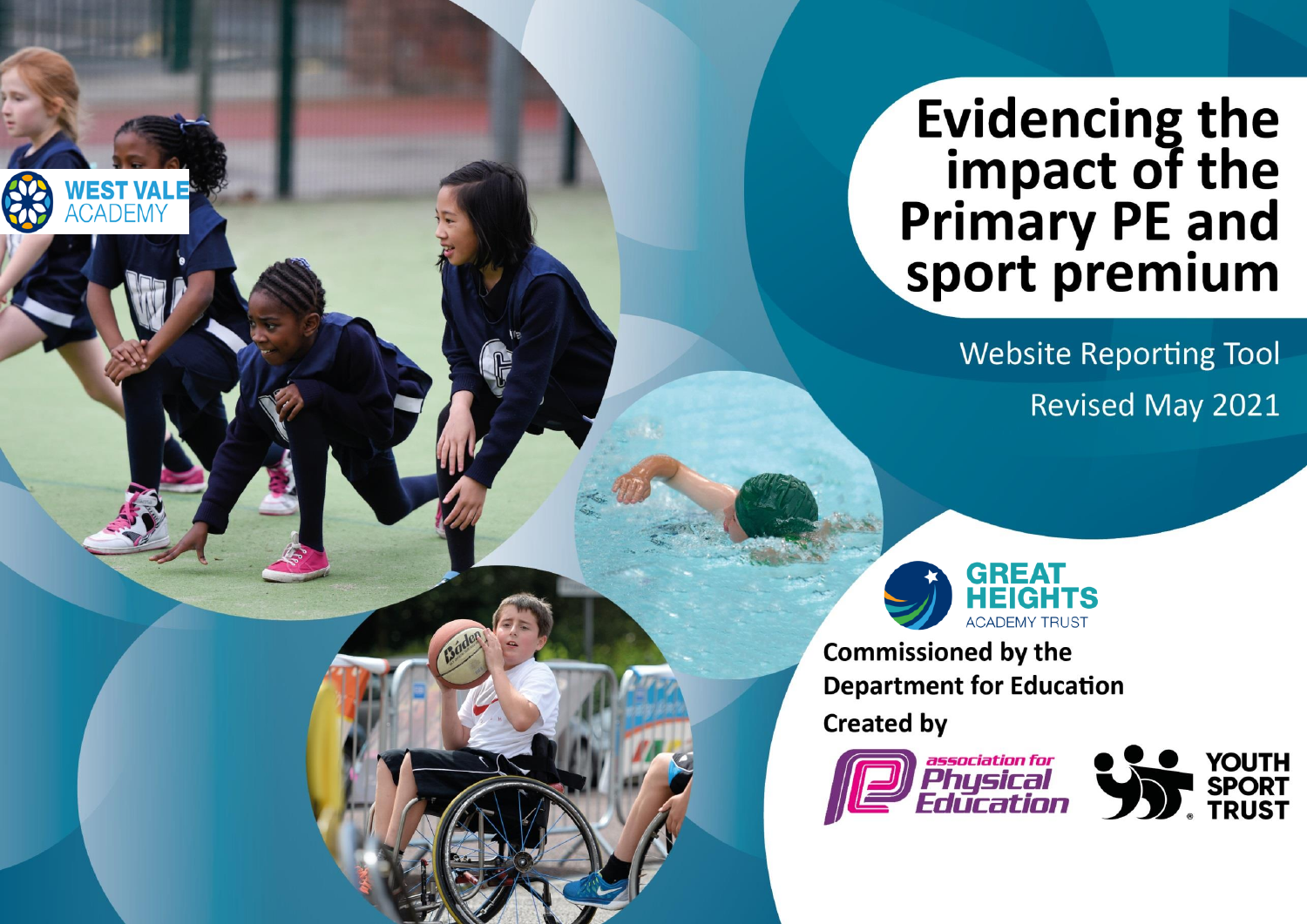Support for review and reflection - considering the 5 key indicators from DfE, what development needs are a priority for your setting and your pupils now and why? Use the space below to reflect on previous spend and key achievements and areas for development.

Please note: Although there has been considerable disruption in 2020-21 it is important that you publish details on your website of how you spend the funding this is a legal requirement.

| Key achievements to date until July 2021:                                                | Areas for further improvement and baseline evidence of need:                    |
|------------------------------------------------------------------------------------------|---------------------------------------------------------------------------------|
| As a school, we are now fully engaged, with the Daily Mile. This has increased           | To offer children a wider range of sports sessions, both individual and team    |
| the number of Active Minutes each child is participating in every week.                  | sports to engage as many children as possible in sports clubs. Running,         |
|                                                                                          | skateboarding and fencing clubs to be offered (all new).                        |
| Children in Key Stage 2 visited the Boiler House and took part in rock climbing,         |                                                                                 |
| bouldering and street surfing activities. This has led to introducing new clubs          | To ensure a high percentage of the children meet the NC standard in             |
| for the next academic year.                                                              | swimming by offering swimming lessons to two year groups and then               |
|                                                                                          | continuing with lessons for the Year 6 children who do not meet NC standard     |
| Year 6 residential to Robin Wood took place (moved from November to July)                | at the end of Autumn 1.                                                         |
| Pupils took part in activities such as zip lines, rock climbing and night lines.         |                                                                                 |
|                                                                                          | Training Year 6 children to be sports leaders, so that they are able to provide |
| Sports day was held in line with Covid 19 guidelines. Children took part in              | games and activities at playtimes for the younger children, increasing each     |
| bubbles and sports day ran throughout the day to ensure all children could<br>take part. | child's opportunities to meet the Active 60 minutes.                            |
|                                                                                          | To source external providers to run specialist clubs after speaking with the    |
| After school clubs, in bubbles, continued to run for children in KS1 and KS2.            | children about the sort of sports that they would like to try.                  |
|                                                                                          |                                                                                 |
| Online sports activities- such as the active advent calendar were shared with            |                                                                                 |
| the cluster schools and was another way that we engaged children in sharp                |                                                                                 |
| bursts of physical activity.                                                             |                                                                                 |
|                                                                                          |                                                                                 |
|                                                                                          |                                                                                 |
|                                                                                          |                                                                                 |
|                                                                                          |                                                                                 |

**LOTTERY FUNDED** 

N.B. In this section you should refer to any adjustments you might have made due to Covid-19 and how these will influence further improvement.

Did you carry forward an underspend from 2020-21 academic year into the current academic year?NO<br>Created by:  $\sqrt{2}$  Phusical  $\sqrt{2}$  Youth Supported by:  $\sqrt{2}$   $\approx$   $\frac{2}{2}$  Active Created by: **Supported by:** Supported by: Active 3/2

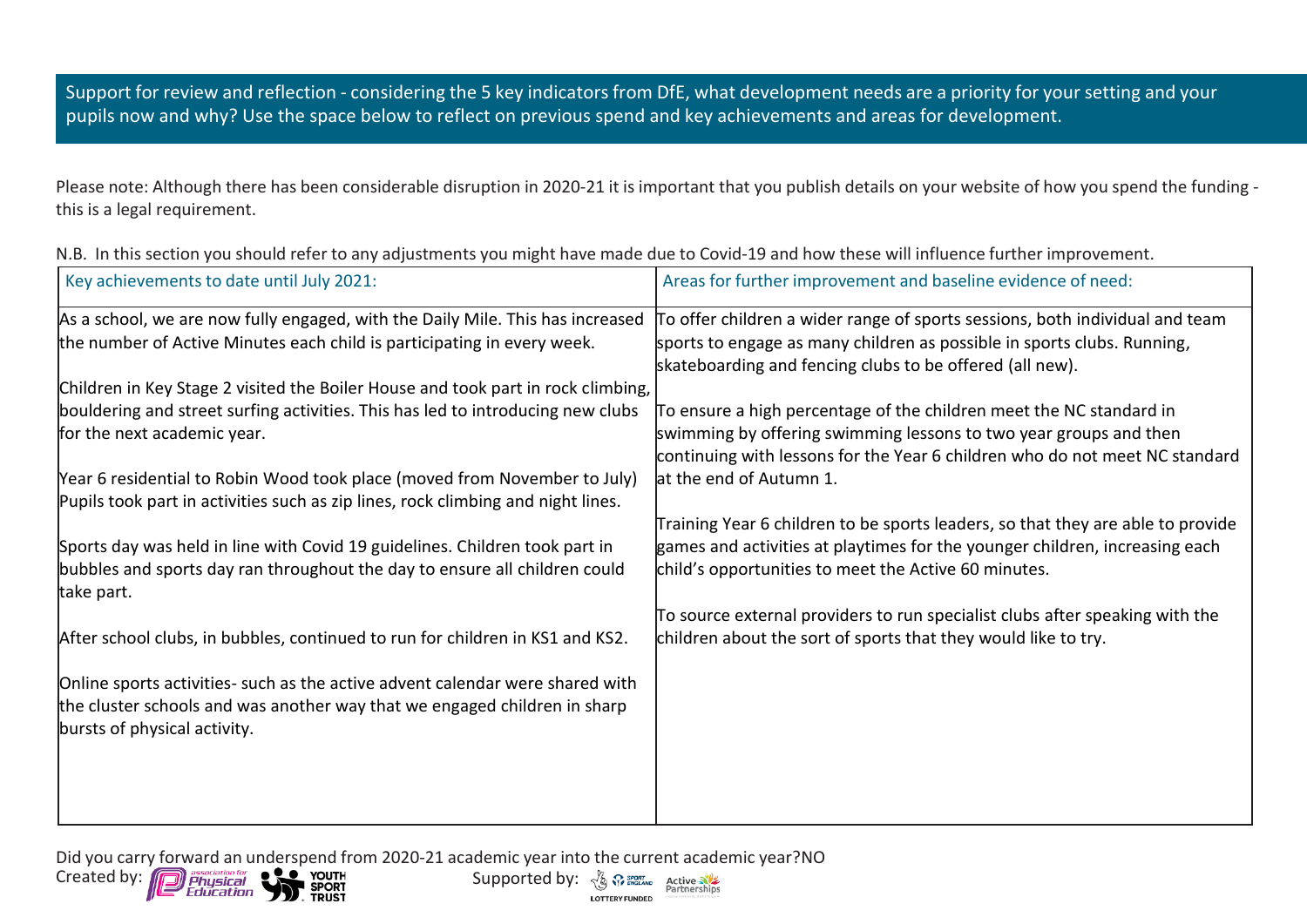Delete as applicable

**Total amount carried forward from 2020/2021 £17,380.**

- 
- **+ Total amount for this academic year 2021/2022 £ 749**  $=$  **Total to be spent by 31st July 2022**



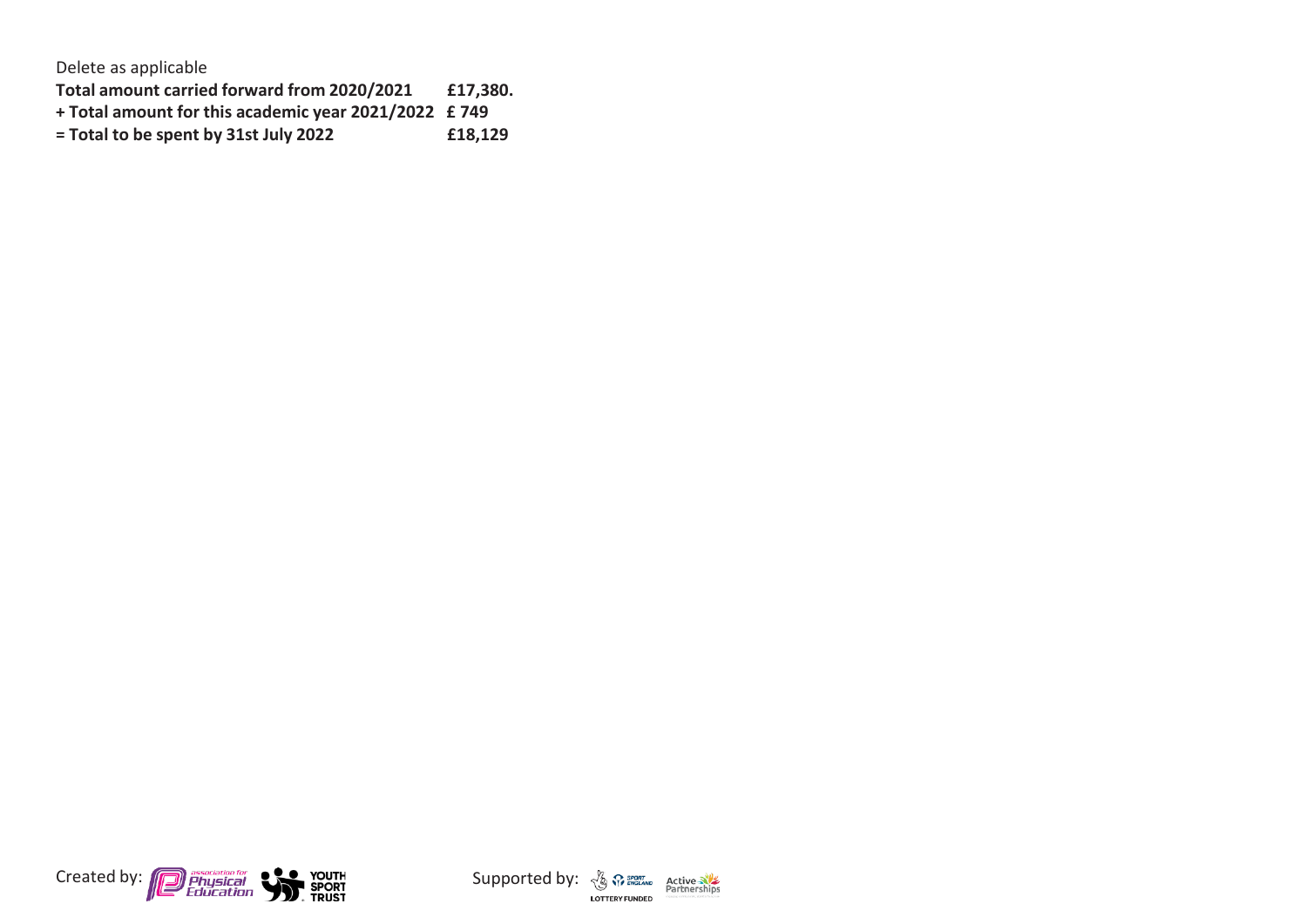| Meeting national curriculum requirements for swimming and water safety.                                                                                                                                                     |                                                                             |
|-----------------------------------------------------------------------------------------------------------------------------------------------------------------------------------------------------------------------------|-----------------------------------------------------------------------------|
| N.B Complete this section to your best ability. For example you might have practised safe self-rescue techniques on                                                                                                         |                                                                             |
| dry land which you can transfer to the pool when school swimming restarts.                                                                                                                                                  |                                                                             |
| Due to exceptional circumstances priority should be given to ensuring that pupils can perform safe self rescue even<br>if they do not fully meet the first two requirements of the NC programme of study.                   |                                                                             |
| What percentage of your current Year 6 cohort swim competently, confidently and proficiently over a distance of at<br>least 25 metres?                                                                                      | %- Children will be assessed at the at<br>October half term. Those children |
| N.B. Even though your pupils may swim in another year please report on their attainment on leaving primary school                                                                                                           | who do not meet NC standard will                                            |
| at the end of the summer term 2021.                                                                                                                                                                                         | continue to swim after half term.                                           |
| Please see note above.                                                                                                                                                                                                      |                                                                             |
| What percentage of your current Year 6 cohort use a range of strokes effectively [for example, front crawl, backstroke<br>and breaststroke]?                                                                                | %                                                                           |
| Please see note above.                                                                                                                                                                                                      |                                                                             |
| What percentage of your current Year 6 cohort perform safe self-rescue in different water-based situations?                                                                                                                 | %                                                                           |
|                                                                                                                                                                                                                             |                                                                             |
|                                                                                                                                                                                                                             |                                                                             |
| Schools can choose to use the Primary PE and sport premium to provide additional provision for swimming but this<br>must be for activity over and above the national curriculum requirements. Have you used it in this way? | Yes/No                                                                      |
|                                                                                                                                                                                                                             |                                                                             |



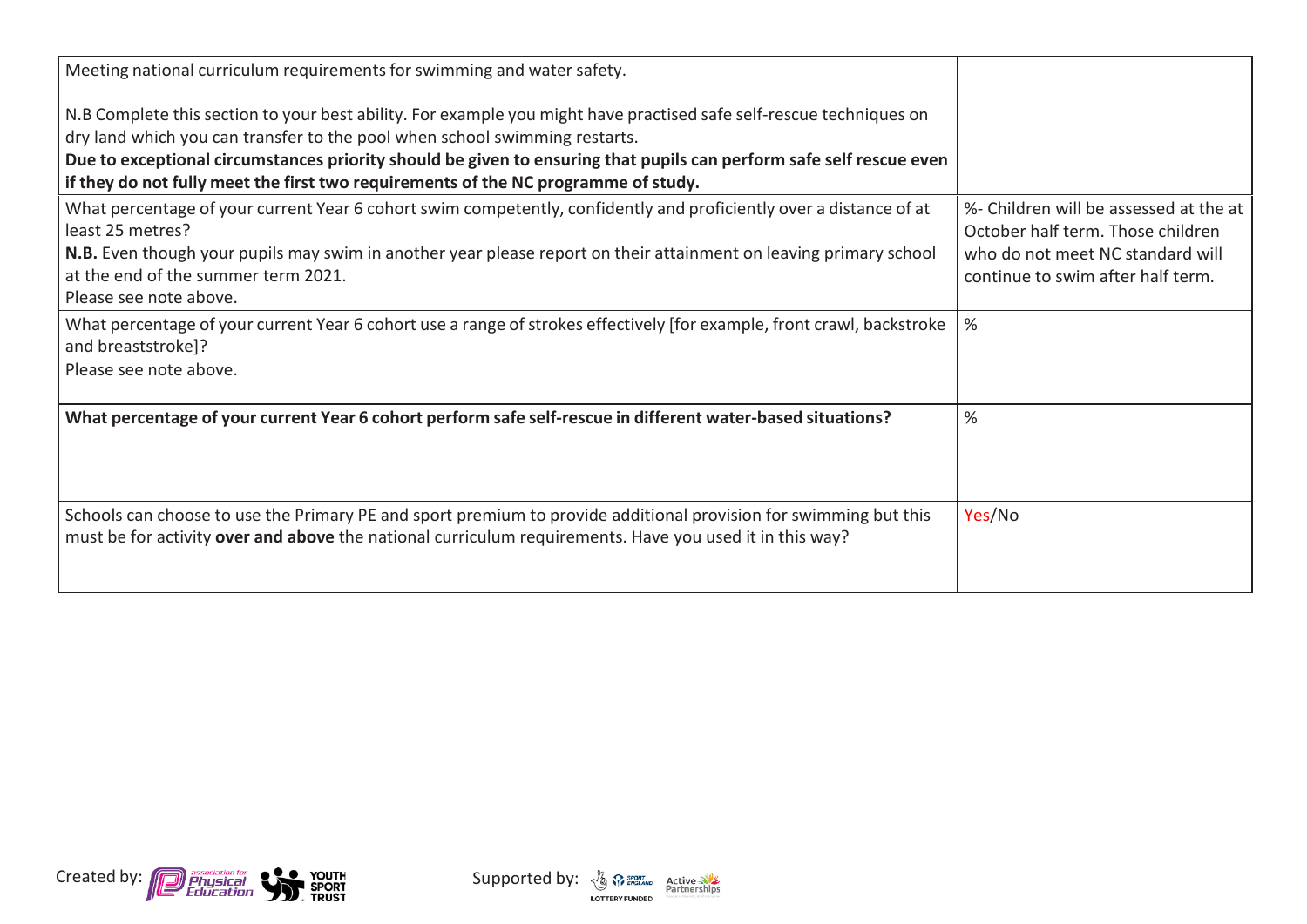## **Action Plan and Budget Tracking**

Capture your intended annual spend against the 5 key indicators. Clarify the success criteria and evidence of impact that you intend to measure to evaluate for pupils today and for the future.

| Academic Year: 2021/22                                                                                                                                                                                                                                                                 | Total fund allocated: £                                                                                                                                                                                                                                                                                                                 | <b>Date Updated:</b>  |                                                                                                   |                                             |
|----------------------------------------------------------------------------------------------------------------------------------------------------------------------------------------------------------------------------------------------------------------------------------------|-----------------------------------------------------------------------------------------------------------------------------------------------------------------------------------------------------------------------------------------------------------------------------------------------------------------------------------------|-----------------------|---------------------------------------------------------------------------------------------------|---------------------------------------------|
| Key indicator 1: The engagement of all pupils in regular physical activity - Chief Medical Officers guidelines recommend that<br>primary school pupils undertake at least 30 minutes of physical activity a day in school                                                              |                                                                                                                                                                                                                                                                                                                                         |                       | Percentage of total allocation:<br>% 28                                                           |                                             |
| Intent                                                                                                                                                                                                                                                                                 | Implementation                                                                                                                                                                                                                                                                                                                          |                       | Impact                                                                                            |                                             |
| Your school focus should be clear<br>what you want the pupils to know<br>and be able to do and about<br>what they need to learn and to<br>consolidate through practice:                                                                                                                | Make sure your actions to achieve<br>are linked to your intentions:                                                                                                                                                                                                                                                                     | Funding<br>allocated: | Evidence of impact: what do<br>pupils now know and what<br>can they now do? What has<br>changed?: | Sustainability and suggested<br>next steps: |
| Year 2 and 3- whole class physical activity in<br>class morning / afternoon with finger gym<br>and movement time to increase the time the classroom based and will ensure that all<br>children are physically active. Greater<br>opportunity for some children to meet<br>'Active 60.' | Teachers are given access to many different $\vert_{\mathsf{f}\bigcap}$<br>physical activitiy websites which are<br>children partake in an extra 10 minutes of<br>physical activity at least twice a week to<br>support physical and mental wellbeing.<br>Time can be used straight after morning<br>work and straight after lunch time |                       |                                                                                                   |                                             |
| Whole School- Daily mile-<br>To ensure all children, across the school, are<br>taking part in the daily mile at least twice a<br>week.                                                                                                                                                 | KS2 children to have timetabled afternoon<br>sessions time to complete laps of the daily<br>mile track.<br>Children to record their results on a whole<br>class chart to monitor how well they are<br>doing across the week and set personal<br>targets.                                                                                | E0                    |                                                                                                   |                                             |
| To continue to engage more of our children<br>in sports throughout the school day.                                                                                                                                                                                                     | PE coach working at lunch times in the<br>playground to involve children in different<br>physical activities, Targeting those who<br>might be reluctant in PE and PP children.<br>Need a list - tracking                                                                                                                                | £2,900                |                                                                                                   |                                             |





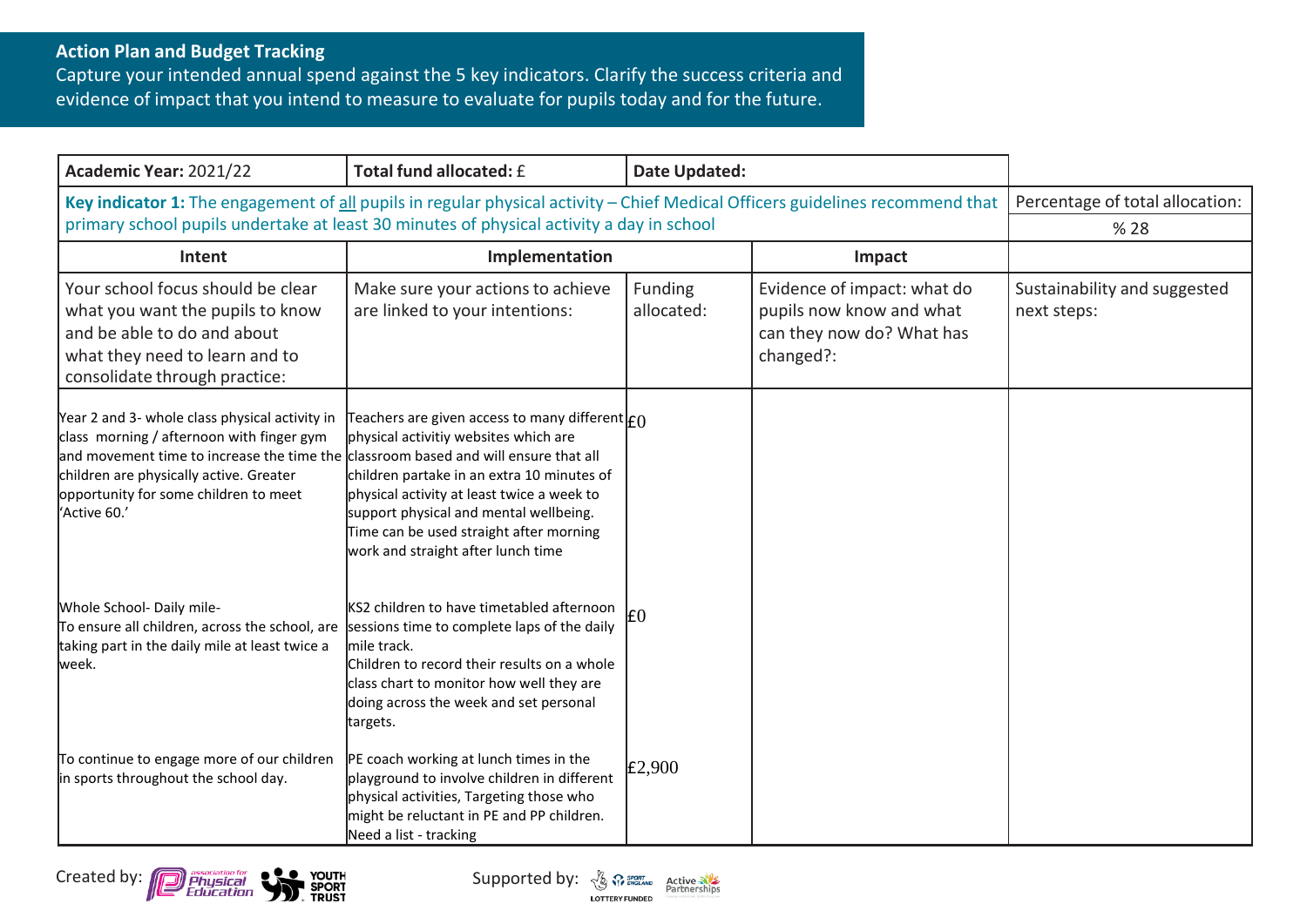| To ensure that as many children as possible<br>who have not yet reached the NC standard in Year 6 children to swim in Autumn 1 to gain<br>swimming do so by the end of their time at<br>West Vale Academy. | Year 4 to swim all year.<br>their swimming assessments, which were<br>missed last year due to Covid.<br>Year 5 to swim from Autumn 2- end of<br>Spring 2- extra lessons for these children as<br>they missed half a year of swimming last<br>vear<br>Year 3 to swim from Summer 1- end of<br>Summer 2- these children will then swim all<br>vear in Year 4. | £2,000                |                                                                                                   |                                             |
|------------------------------------------------------------------------------------------------------------------------------------------------------------------------------------------------------------|-------------------------------------------------------------------------------------------------------------------------------------------------------------------------------------------------------------------------------------------------------------------------------------------------------------------------------------------------------------|-----------------------|---------------------------------------------------------------------------------------------------|---------------------------------------------|
| Buy new outdoor sports equipment-<br>basketball nets for the KS1 and KS2 play<br>areas.                                                                                                                    | To enable the children to have more<br>opportunities to play different sports and<br>playtimes and lunch times.                                                                                                                                                                                                                                             | £114                  |                                                                                                   |                                             |
| Key indicator 2: The profile of PESSPA being raised across the school as a tool for whole school improvement                                                                                               |                                                                                                                                                                                                                                                                                                                                                             |                       |                                                                                                   | Percentage of total allocation:             |
|                                                                                                                                                                                                            |                                                                                                                                                                                                                                                                                                                                                             |                       |                                                                                                   | 2 %                                         |
| Intent                                                                                                                                                                                                     | Implementation                                                                                                                                                                                                                                                                                                                                              |                       | Impact                                                                                            | £1200                                       |
| Your school focus should be clear<br>what you want the pupils to know<br>and be able to do and about<br>what they need to learn and to<br>consolidate through practice:                                    | Make sure your actions to achieve<br>are linked to your intentions:                                                                                                                                                                                                                                                                                         | Funding<br>allocated: | Evidence of impact: what do<br>pupils now know and what<br>can they now do? What has<br>changed?: | Sustainability and suggested<br>next steps: |
| CPD-                                                                                                                                                                                                       |                                                                                                                                                                                                                                                                                                                                                             |                       |                                                                                                   |                                             |
| All staff to take part in Active Learning CPD<br>training so that staff are aware of how to                                                                                                                | Staff will have training provided by Te4ch<br>Active. Active Learning will then form part                                                                                                                                                                                                                                                                   | ١£٥                   |                                                                                                   |                                             |
| make the school day more physically active<br>for children. Enabling all children to reach<br>their 60 active minutes a day, improving<br>concentration and raising attainment.                            | of our school day in Maths and English<br>activities. Staff questionnaires and pupil<br>voice interviews will then be carried out to<br>ensure that this is happening and to<br>monitor the impact it is having.                                                                                                                                            |                       |                                                                                                   |                                             |





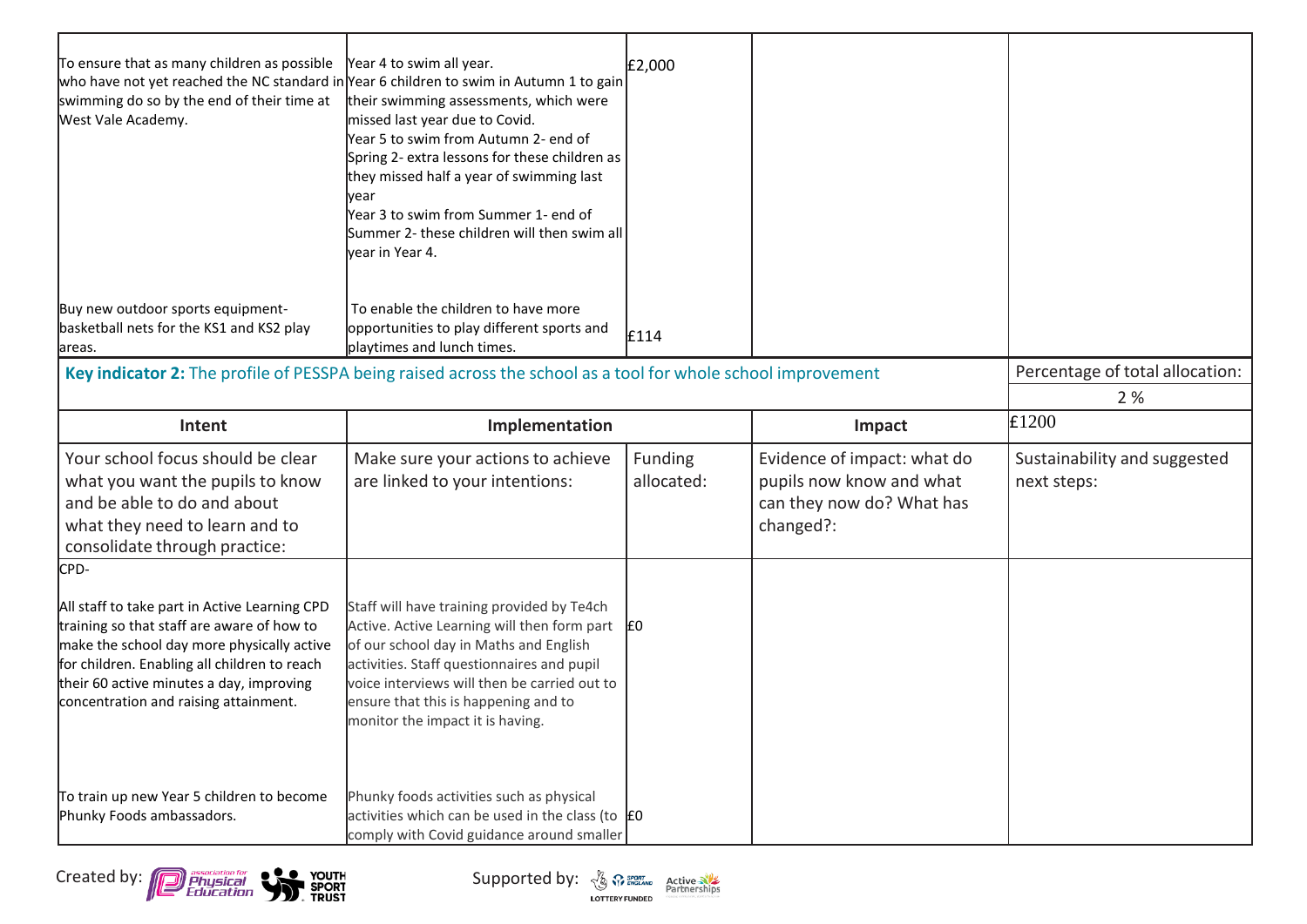| To ensure lunch time supervisors are<br>confident and have the resources to run<br>lunch time games and activities in their<br>bubble.                                                                                                                                            | groups for indoor PE) and mental wellbeing<br>activities are known to staff and all staff are<br>able to login to access these resources<br>when necessary<br>Lunch time supervisors to attend training<br>with Oliver every half term. They will<br>develop a bank of activities which they can<br>set up at lunch times. Resources to be given<br>out to each class groups for the lunch time<br>supervisors to use, | £1,000 |  |
|-----------------------------------------------------------------------------------------------------------------------------------------------------------------------------------------------------------------------------------------------------------------------------------|------------------------------------------------------------------------------------------------------------------------------------------------------------------------------------------------------------------------------------------------------------------------------------------------------------------------------------------------------------------------------------------------------------------------|--------|--|
| To train up new Year 6 Play leaders so they<br>can run physical activities during morning<br>playtimes.                                                                                                                                                                           | Current year 5 children will work alongside<br>the local SGO to develop a bank of games<br>that they can set up for playtimes that the<br>other children can access.                                                                                                                                                                                                                                                   | ١£٥    |  |
| Join the Brooksbank family cluster to take<br>part in their inter school competitions so that competitions after trials have been run in<br>children have the opportunity to progress<br>through the school stages, local and regional through the SGO.<br>competitions path way. | Children to take part in a range of sports<br>school by staff. Staff CPD will also be run                                                                                                                                                                                                                                                                                                                              | £200   |  |
| Raise the profile of PE by sharing local clubs<br>and offers on Seesaw with the relevant age<br>groups of children.                                                                                                                                                               | Signpost children to new and different<br>sports clubs in the local area by sharing<br>information on Seesaw and handing out<br>flyers. Admin time                                                                                                                                                                                                                                                                     | I£0    |  |

| Key indicator 3: Increased confidence, knowledge and skills of all staff in teaching PE and sport                                                                       |                                                                        |                       |                                                                                                   | Percentage of total allocation:             |
|-------------------------------------------------------------------------------------------------------------------------------------------------------------------------|------------------------------------------------------------------------|-----------------------|---------------------------------------------------------------------------------------------------|---------------------------------------------|
|                                                                                                                                                                         |                                                                        |                       |                                                                                                   | 41 %                                        |
| Intent                                                                                                                                                                  | Implementation                                                         |                       | Impact                                                                                            |                                             |
| Your school focus should be clear<br>what you want the pupils to know<br>and be able to do and about<br>what they need to learn and to<br>consolidate through practice: | Make sure your actions to<br>achieve are linked to your<br>intentions: | Funding<br>allocated: | Evidence of impact: what do<br>pupils now know and what<br>can they now do? What has<br>changed?: | Sustainability and suggested<br>next steps: |



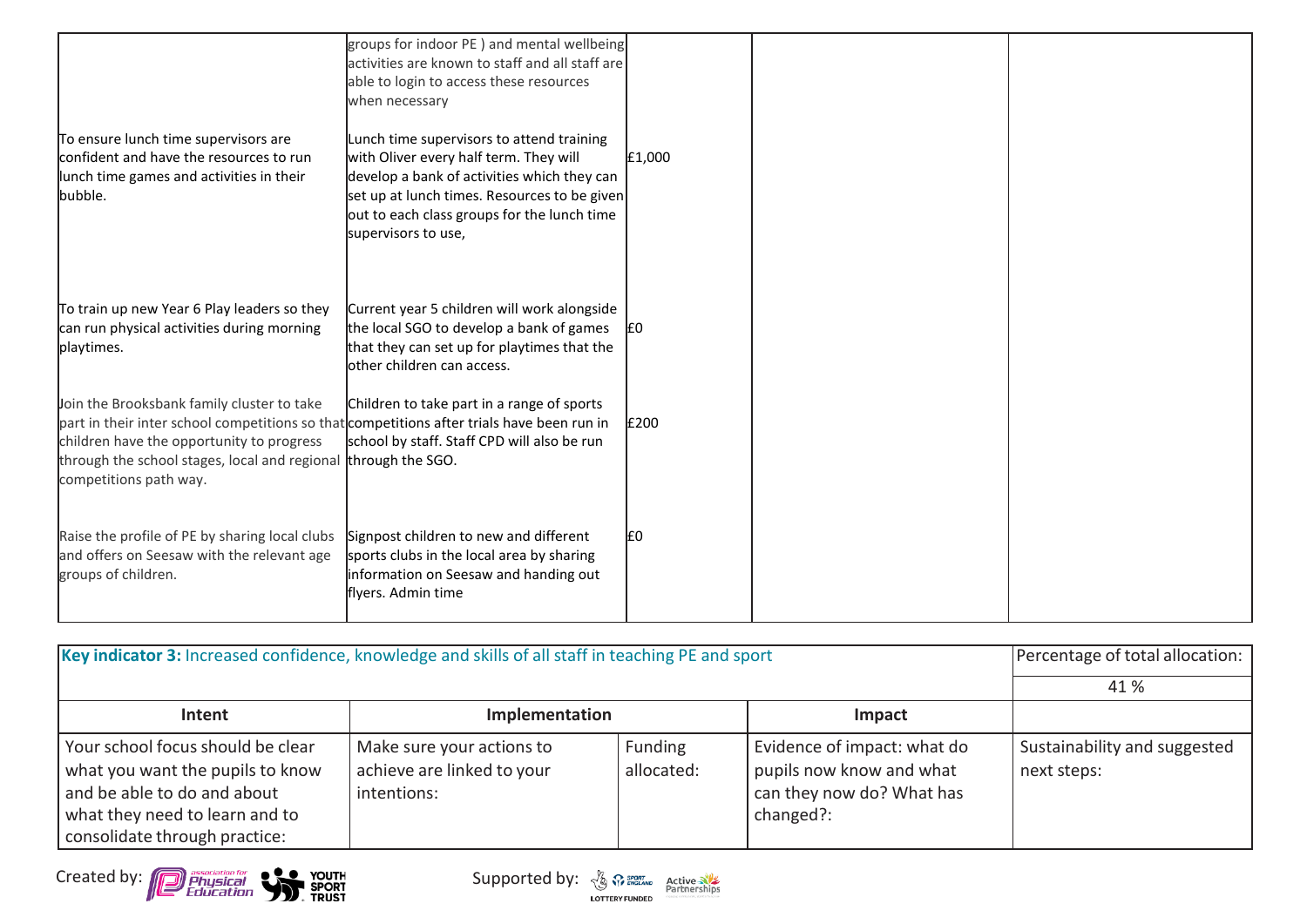| To engage all children in a variety of high                                                                                                                                                              | Specialist sports staff to deliver high                                                                                                                                                                                                                       | £7,370     |                             |                                 |
|----------------------------------------------------------------------------------------------------------------------------------------------------------------------------------------------------------|---------------------------------------------------------------------------------------------------------------------------------------------------------------------------------------------------------------------------------------------------------------|------------|-----------------------------|---------------------------------|
| quality PE sessions with the focus not only on quality sessions, which staff will use as                                                                                                                 |                                                                                                                                                                                                                                                               |            |                             |                                 |
| their physical activity but also on the skills<br>involved in team work, being a leader and                                                                                                              | CPD to ensure that high quality PE<br>teaching, is sustainable after the window                                                                                                                                                                               |            |                             |                                 |
| also self- improvement.                                                                                                                                                                                  | of funding has stopped.                                                                                                                                                                                                                                       |            |                             |                                 |
|                                                                                                                                                                                                          |                                                                                                                                                                                                                                                               |            |                             |                                 |
| To ensure PE Co-ordinator is up to date with<br>new initiatives, training opportunities and to<br>attended the annual PE conference.                                                                     | PE co-ordinator to be released to attend                                                                                                                                                                                                                      | I£0        |                             |                                 |
| To ensure all staff are released, on a time<br>tabled rota, from class to access extra<br>coaching and training from the Project sport<br>specialist coaches.                                            | Teachers be released from class<br>throughout the year to work alongside<br>the PE specialists to gain a better<br>understanding of the teaching of PE. They<br>will have the opportunity to look at<br>planning and progression grids with<br>Project Sport. | £0         |                             |                                 |
| Training will be provided by Teach Active for<br>teachers to ensure that our school is an<br>active school and we are giving the children<br>that opportunity to reach their 60 active<br>minutes a day. | Teachers to attend staff training as a<br>twilight session                                                                                                                                                                                                    | I£0        |                             |                                 |
| Key indicator 4: Broader experience of a range of sports and activities offered to all pupils                                                                                                            |                                                                                                                                                                                                                                                               |            |                             | Percentage of total allocation: |
|                                                                                                                                                                                                          |                                                                                                                                                                                                                                                               |            |                             | 26%                             |
| Intent                                                                                                                                                                                                   | Implementation                                                                                                                                                                                                                                                |            | Impact                      |                                 |
| Your school focus should be clear                                                                                                                                                                        | Make sure your actions to                                                                                                                                                                                                                                     | Funding    | Evidence of impact: what do | Sustainability and suggested    |
| what you want the pupils to know                                                                                                                                                                         | achieve are linked to your                                                                                                                                                                                                                                    | allocated: | pupils now know and what    | next steps:                     |
| and be able to do and about                                                                                                                                                                              |                                                                                                                                                                                                                                                               |            |                             |                                 |
|                                                                                                                                                                                                          | intentions:                                                                                                                                                                                                                                                   |            | can they now do? What has   |                                 |
| what they need to learn and to                                                                                                                                                                           |                                                                                                                                                                                                                                                               |            | changed?:                   |                                 |



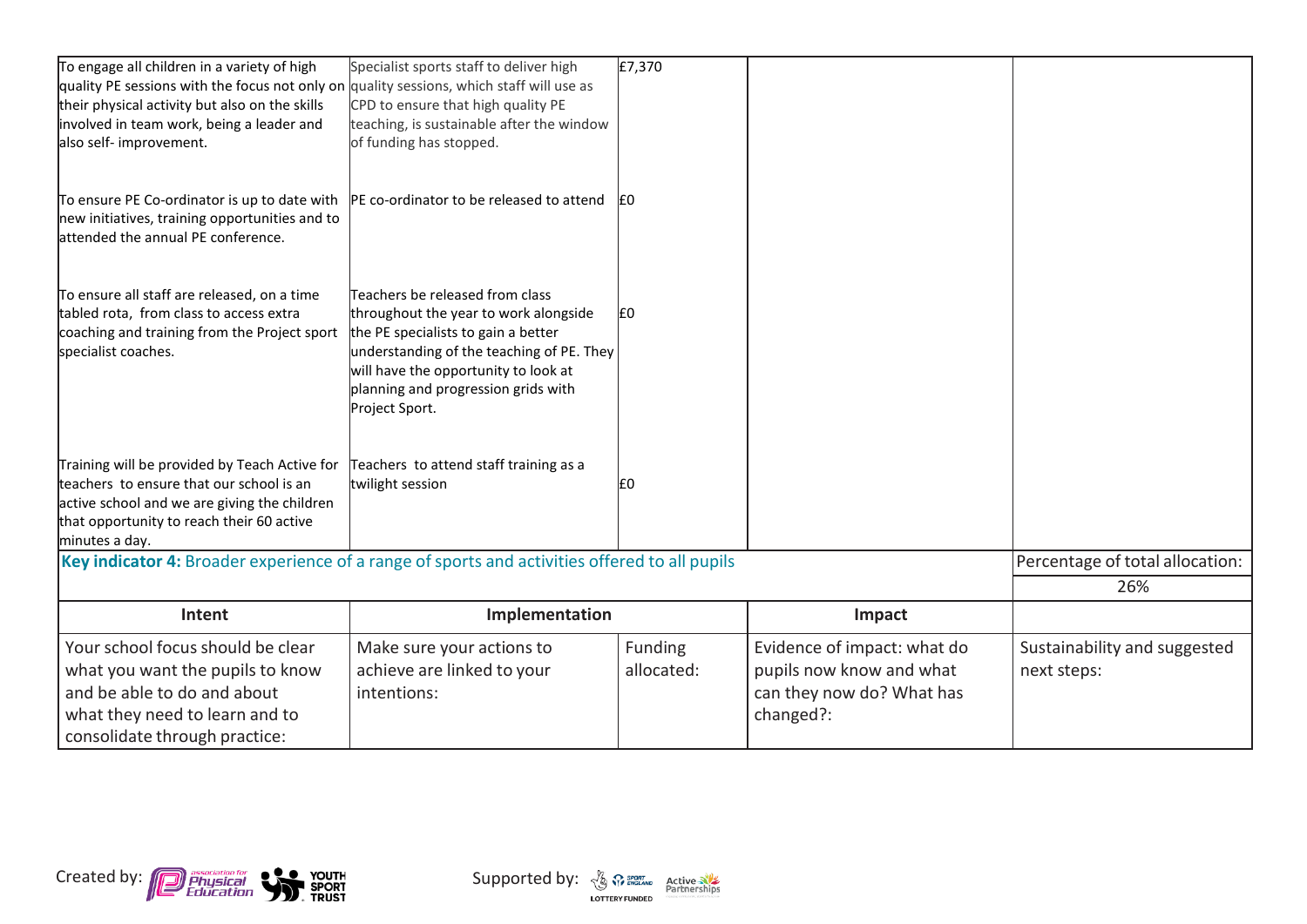| Additional achievements:                                                                                                      | Project Sport will run a wide range of                                                  | £3,000  |  |
|-------------------------------------------------------------------------------------------------------------------------------|-----------------------------------------------------------------------------------------|---------|--|
| To contribute to the cost of after school clubs sporting after school clubs for the<br>on offer so that all children have the | children to take part in. They will include                                             |         |  |
| opportunity to take part in a range of                                                                                        | competitive sports, inclusion sports and                                                |         |  |
| different sports activities outside of the                                                                                    | sports that allow children to work on their                                             |         |  |
| school day.                                                                                                                   | own such as dance and running clubs.                                                    |         |  |
|                                                                                                                               |                                                                                         |         |  |
| Boiler House visits-Year 3.4 and 5 children                                                                                   |                                                                                         |         |  |
| are given the opportunity to experience lots                                                                                  | The children in Year 3, 4 and 5 will visit<br>the Boiler House for 2 afternoons each.   | £1, 395 |  |
| of new and different sporting, adventurous                                                                                    | They will be taken on the school mini                                                   |         |  |
| activities such as rock climbing, bouldering                                                                                  | buses and will have the opportunity to                                                  |         |  |
| and caving.                                                                                                                   | experience 6 new, adventurous activities.                                               |         |  |
|                                                                                                                               |                                                                                         |         |  |
|                                                                                                                               | Skateboarding/Yogo club to be offered to                                                |         |  |
| To make other sports available to the<br>children through assemblies, taster sessions,                                        | the children across KS1 and KS2 in the                                                  | £100    |  |
| after school clubs and PE lessons.                                                                                            | Autumn term and Spring/summer term<br>(Yoga). Money will be used from the               |         |  |
|                                                                                                                               | Sports premium funding to 'top up' if                                                   |         |  |
|                                                                                                                               | clubs are not full so that all the other                                                |         |  |
|                                                                                                                               | children still get the opportunity to attend                                            |         |  |
|                                                                                                                               |                                                                                         |         |  |
| To use our local area- North Dean Woods as a                                                                                  | Children in the Spring and Summer terms                                                 |         |  |
| place to hold Bush Craft sessions and                                                                                         | will use North Dean woods to take part in E0<br>new activities such as night lines, den |         |  |
| activities for the children.                                                                                                  | building and fire making activities                                                     |         |  |
|                                                                                                                               |                                                                                         |         |  |
|                                                                                                                               | Timetabled for KS2 classes are PE lessons                                               |         |  |
| Create links with local sports clubs- Heath                                                                                   | on at the local rugby club with a view to                                               |         |  |
| Rugby Club- to hold PE sessions and work<br>alongside specialist rugby coaches to teach PE outside of school.                 | them moving on to play for the local team EO                                            |         |  |
| lessons.                                                                                                                      |                                                                                         |         |  |
|                                                                                                                               |                                                                                         |         |  |
|                                                                                                                               |                                                                                         |         |  |
|                                                                                                                               |                                                                                         |         |  |

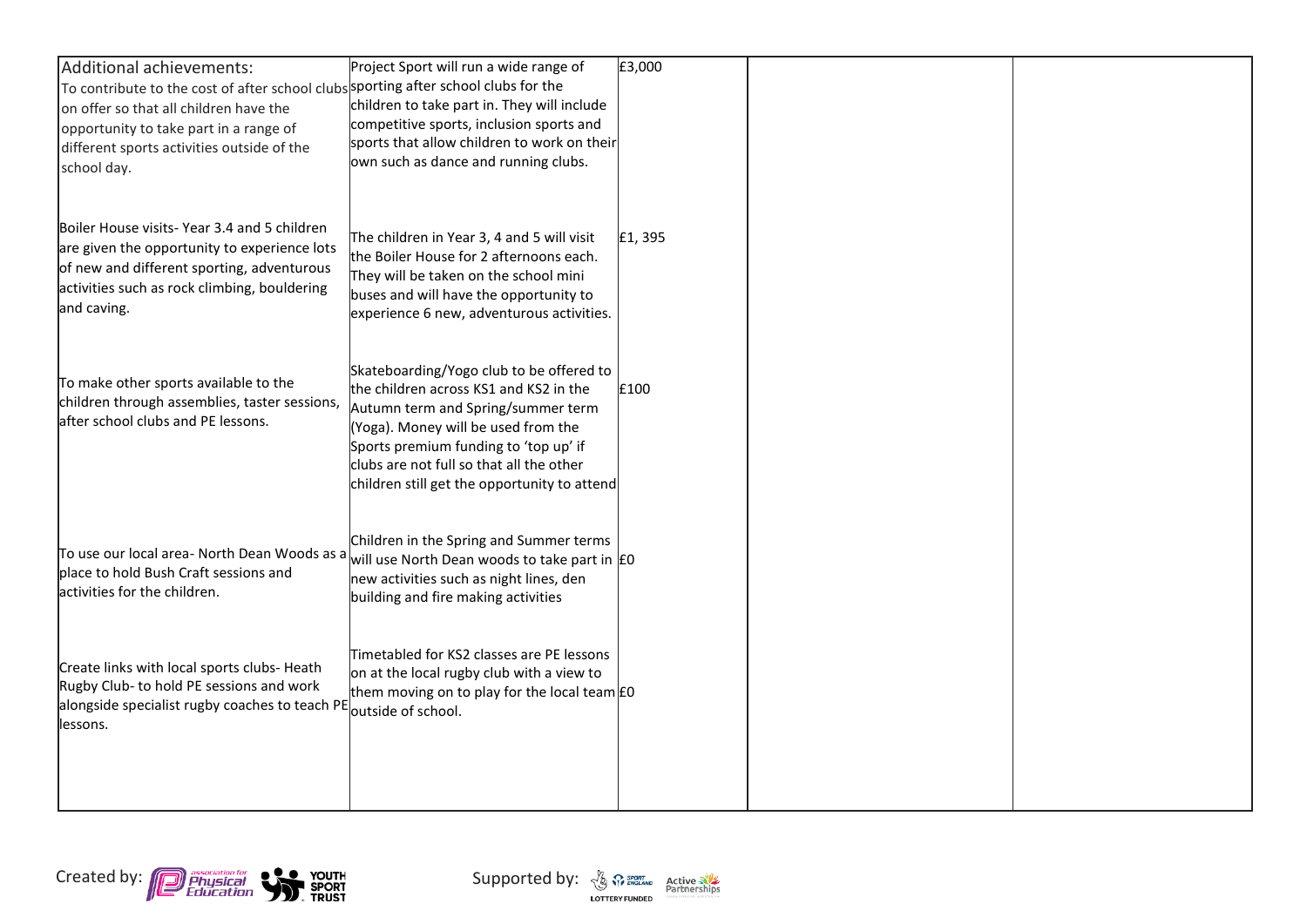| Key indicator 5: Increased participation in competitive sport                                                                                                           |                                                                                                                                      |                       |                                                                                               | Percentage of total allocation:             |
|-------------------------------------------------------------------------------------------------------------------------------------------------------------------------|--------------------------------------------------------------------------------------------------------------------------------------|-----------------------|-----------------------------------------------------------------------------------------------|---------------------------------------------|
|                                                                                                                                                                         |                                                                                                                                      |                       |                                                                                               | 3%                                          |
| Intent                                                                                                                                                                  | Implementation                                                                                                                       |                       | Impact                                                                                        |                                             |
| Your school focus should be clear<br>what you want the pupils to know<br>and be able to do and about<br>what they need to learn and to<br>consolidate through practice: | Make sure your actions to<br>achieve are linked to your<br>intentions:                                                               | Funding<br>allocated: | Evidence of impact: what do<br>pupils now know and what can<br>they now do? What has changed? | Sustainability and suggested<br>next steps: |
| To ensure transportation is available to take<br>children to competitions and events.                                                                                   | We will liase with other schools in our<br>MAT to ensure that transportation costs<br>can be shared between us.                      | £50                   |                                                                                               |                                             |
| To sure that a range of children can take part<br>in as many of the School competitions,<br>festivals and demonstrations as possible.                                   | KS1 Children to take part in the Gym and<br>Dance display at North Bridge Leisure<br>Centre.                                         | £٥                    |                                                                                               |                                             |
| Give children the opportunity to take part in<br>the annual cross country festival                                                                                      | Run cross country trials will all ks2<br>children to take 40 children through to<br>the first round of the cross country<br>festival | E <sub>0</sub>        |                                                                                               |                                             |
| To take part in the SEND panathalon primary To take 6 children on the SEND register to EO<br>competition.                                                               | take part in the inclusion sports festival.                                                                                          |                       |                                                                                               |                                             |
| To include all children in a competitive Sports Children to work in teams and as<br>Day                                                                                 | individuals throughout the activities to<br>improve their own performances and gain<br>points for their team.                        | £0                    |                                                                                               |                                             |
| To make links between schools in our MAT.                                                                                                                               | Arrange competitions and games<br>between schools in the MAT. To liaise<br>with local MAT schools in the first<br>instance           | £٥                    |                                                                                               |                                             |